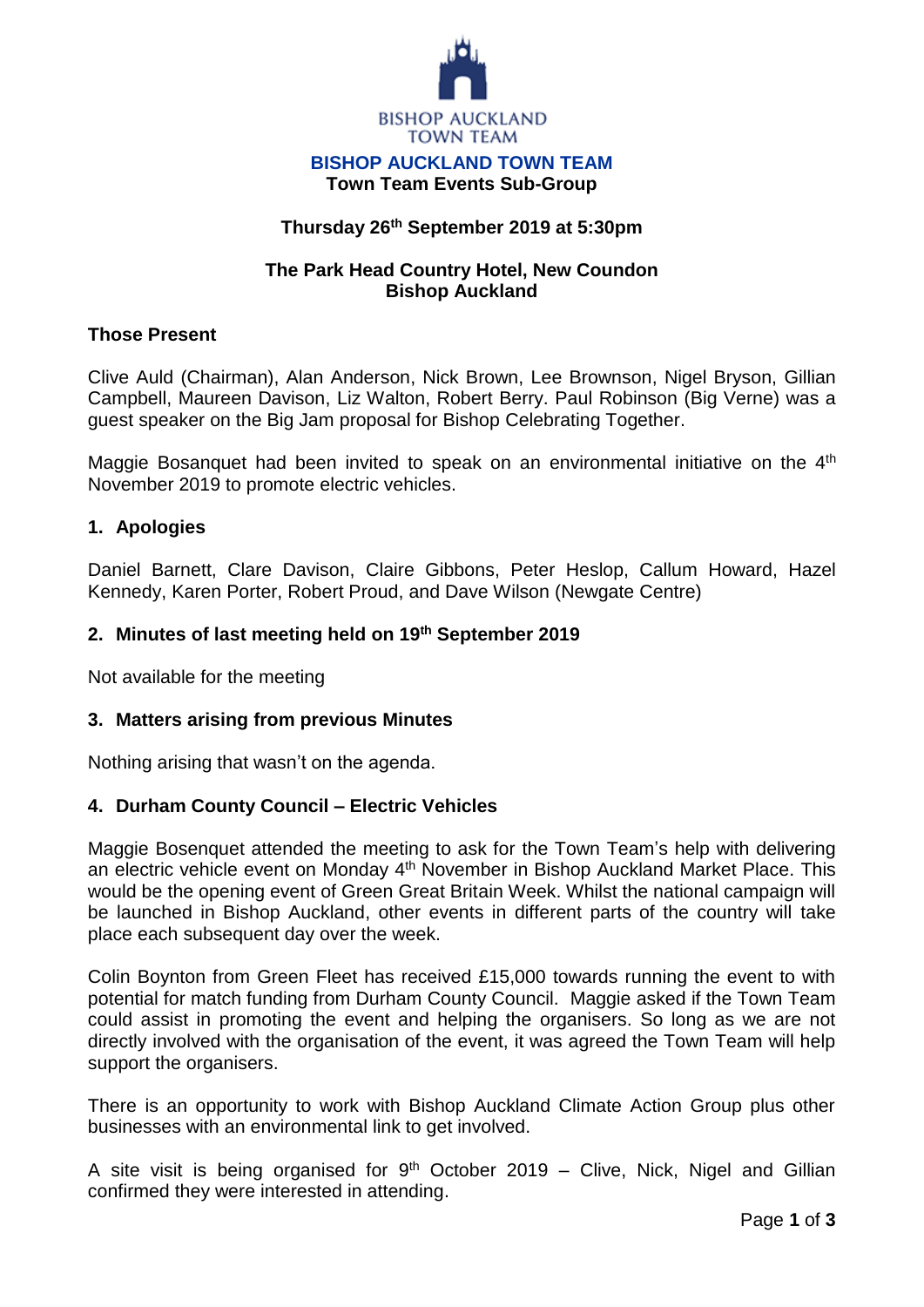# **5. Bishop Celebrating Together**

Paul Robinson thanked the Town Team for the invitation to address the Sub-Group and confirmed that he had raised £105.00 for Parkinsons Charity on Buskers Day. He confirmed that the Bishop Big-Jam would take place in the marketplace at 10.15am, but would need access to the stage earlier for a rehearsal. Access would be provided to the road in front of the Town Hall to drop off any equipment. Paul was thanked for his contribution and we looked forward to the event on Saturday.

The following were the key points:

- $\triangleright$  Lee would ensure that the stage company could provide 6 microphones.
- $\triangleright$  Lee confirmed that the stage was booked and would be placed outside No1 Marketplace.
- $\triangleright$  Additional chairs will be obtained from Auckland Project, to be used on the stage for the Silver Band to use.
- $\triangleright$  Charlie's Fruit and Veg Stall had been informed and they would locate their van/stall beside the stage opposite O2.
- Gosling Raptors (Birds of Prey) had been booked and would be located outside St Ann's Church.
- $\triangleright$  The Table Tennis Club had confirmed they would be present and would be located outside the ex-Home Bargains shop.
- $\triangleright$  Bus tours would leave from outside of the former Monaco's.
- $\triangleright$  Additional bins would be provided in the Market Place from the rear of No. 42.
- $\triangleright$  Clive confirmed that the Army had been booked.
- $\triangleright$  Rob confirmed that the stallholders had received a map showing where they will be located on the day.
- Alan confirmed that an additional stall had booked selling wooden products and it would need to be accommodated.
- $\triangleright$  Toys had been obtained for the play area for the day.
- $\triangleright$  The tombola had enough prizes and would be run in the main gazebo.
- $\triangleright$  Nigel confirmed that Fore Bongate had requested a stall and it was agreed that it would be accommodated.
- $\triangleright$  Lee confirmed that marketing and media had been organised, including Bishop FM, Bishop Press and the Northern Echo.
- $\triangleright$  Prior to the meeting, Dave Wilson confirmed that he would be providing gazebos and fake grass for the play area.
- $\triangleright$  Nigel would be onsite from 6.30am on Saturday to liaise with the stage company. The rest of the Team members would be on site from 8.00am.

Lee requested that any Town Team members attend the Street Food Market between 4.00 – 9.00pm on Friday evening, if they were free. This helps identify us with the Bishop Celebrating Together event.